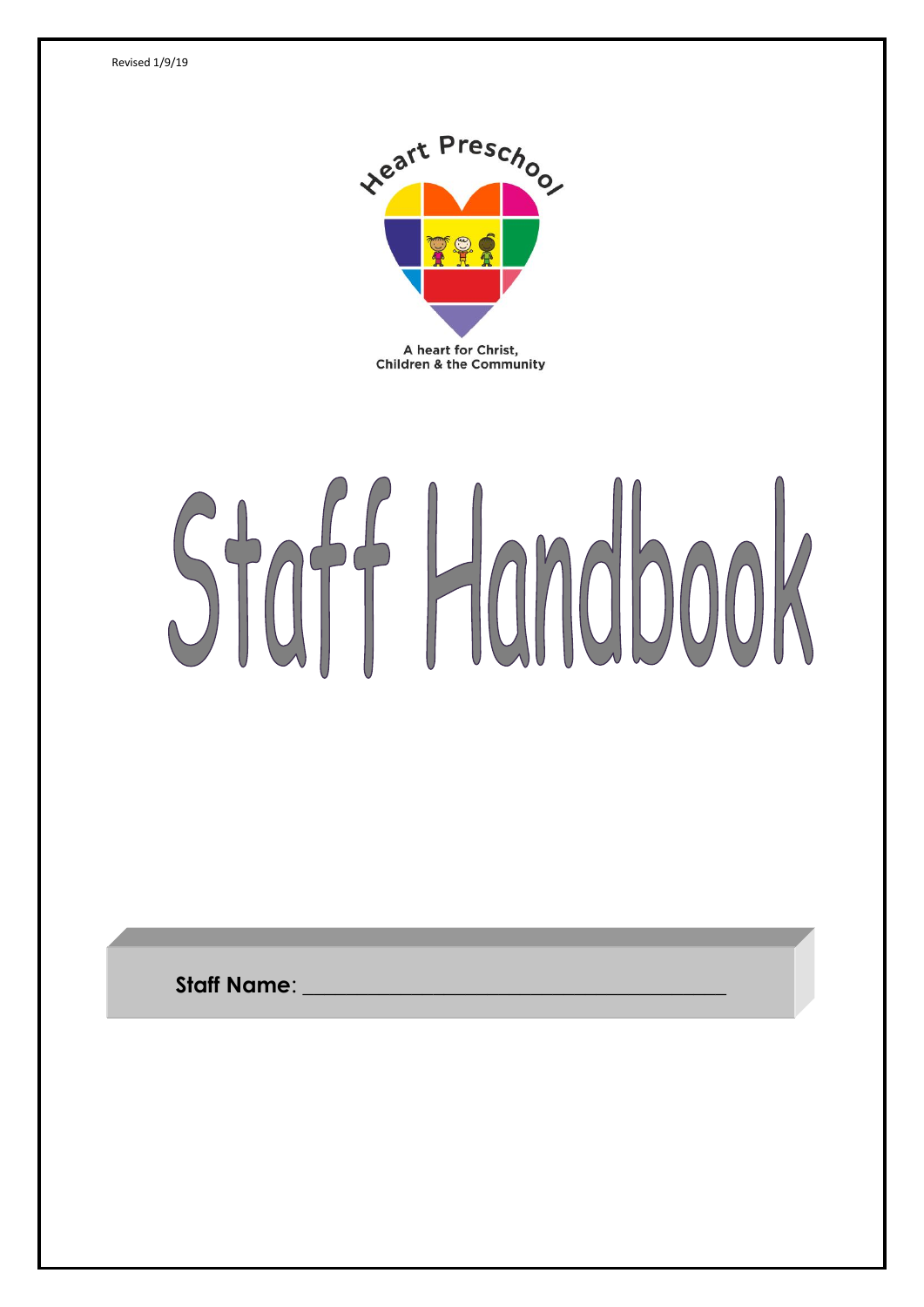# **REQUIREMENTS AND GUIDANCE**

# **1. Contact details:**

Heart Preschool C.I.C The Church at Rise Park Revelstoke Way Rise Park Nottingham NG5 5EB

Email: [heartpreschool@hotmail.com](mailto:heartpreschool@hotmail.com) Phone: 07954826368

Manager and Director:

Angela Msumba: 07969262782 – Ring before 7.15am if you are ill.

Director:

Damascus Msumba - 07411753190

## **2. Heart Preschool Opening Times:**

Full Day – 7.45am to 5.30pm (or 4.00pm on a Thursday and Friday)

Morning session – 9.15am to 12.15 noon Afternoon session – 12.45pm to 3.45pm After School Club – 3.45pm to 5.30pm (Monday to Wednesday only)

Local School Children:

After School Club - 3pm to 5.30pm (Monday to Wednesday) or till 4pm on a Thursday and Friday.

- Please arrive **at 9am prompt** for the start of the preschool session.
- Staff meet for a prayer meeting each half term before the main staff meeting for about 15 minutes this is optional. Agendas are emailed out before hand and minutes to meetings are kept in the staff communication book for staff reference.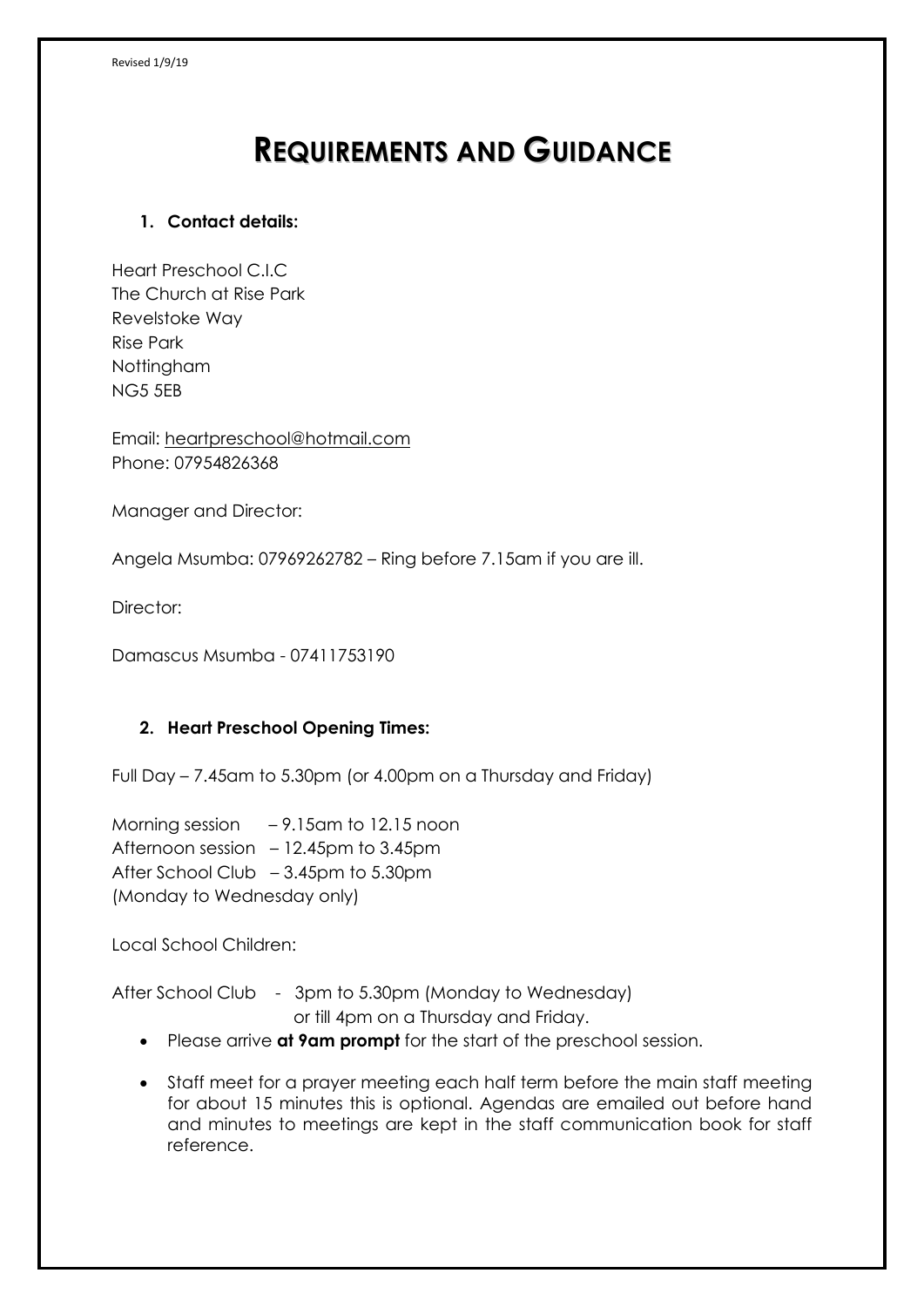- Reminders are on the staffroom noticeboard for you to check daily.
- The term events are in the Preschool diary. Any trips, courses, visits etc must be approved by the manager before going in the diary. Please allow two weeks' notice for these events.
- Staff holidays must be taken in the school holidays if you are wanting to book in term time this is to the managers discretion.
- Ensure you have a copy of Heart Preschool's **policies and procedures** and ensure you become familiar with them.
- Children will self-register at the start of the day when they arrive. This must be checked and monitored by a level 3 practitioner, deputy or manager on the day. This is a legal requirement and must be carried out as a priority.

#### **3. Confidentiality**

- Please remember that at all times staff are ambassadors and role models for the Preschool. Staff need to remain confidential about Preschool matters. Do not discuss internal Preschool affairs or make reference to any Preschool matters on Facebook or other social networking sites.
- **Personal mobile phones** must be stored securely within the setting and **not used** during session times or **around children**. Lockers are provided.
- **Personal mobile phones should not be used to take photographs or video recordings**
- During group outings, personal mobiles can only be used to contact the Preschool or in the case of an emergency.
- In the case of productions parents and carers are permitted to take photographs of their own children and strongly advised not to post photographs on social networking sites.
- We recommend strongly you do not have parents or carers as personal friends on social media e.g. facebook to protect you and ensure confidentiality is not breached in any way.
- **Whistle Blowing –** Heart Preschool encourages a free and open culture in dealings between its managers, employees and all people with whom it engages in business and legal relations. We recognise that effective and honest communication is essential if concerns about breaches or failures are to be effectively dealt with and the organisation's success ensured.
- We work with Morton Michael as our public liability insurers and use their model Whistle blowing policy to guide and support us with best practice when whistle blowing procedure need to be carried out. Please refer to the red staff folder of policies and procedures. It is designed to provide guidance to all those who work with or within Heart Preschool who may from time to time feel that they need to raise certain issues relating to the organisation with someone in confidence.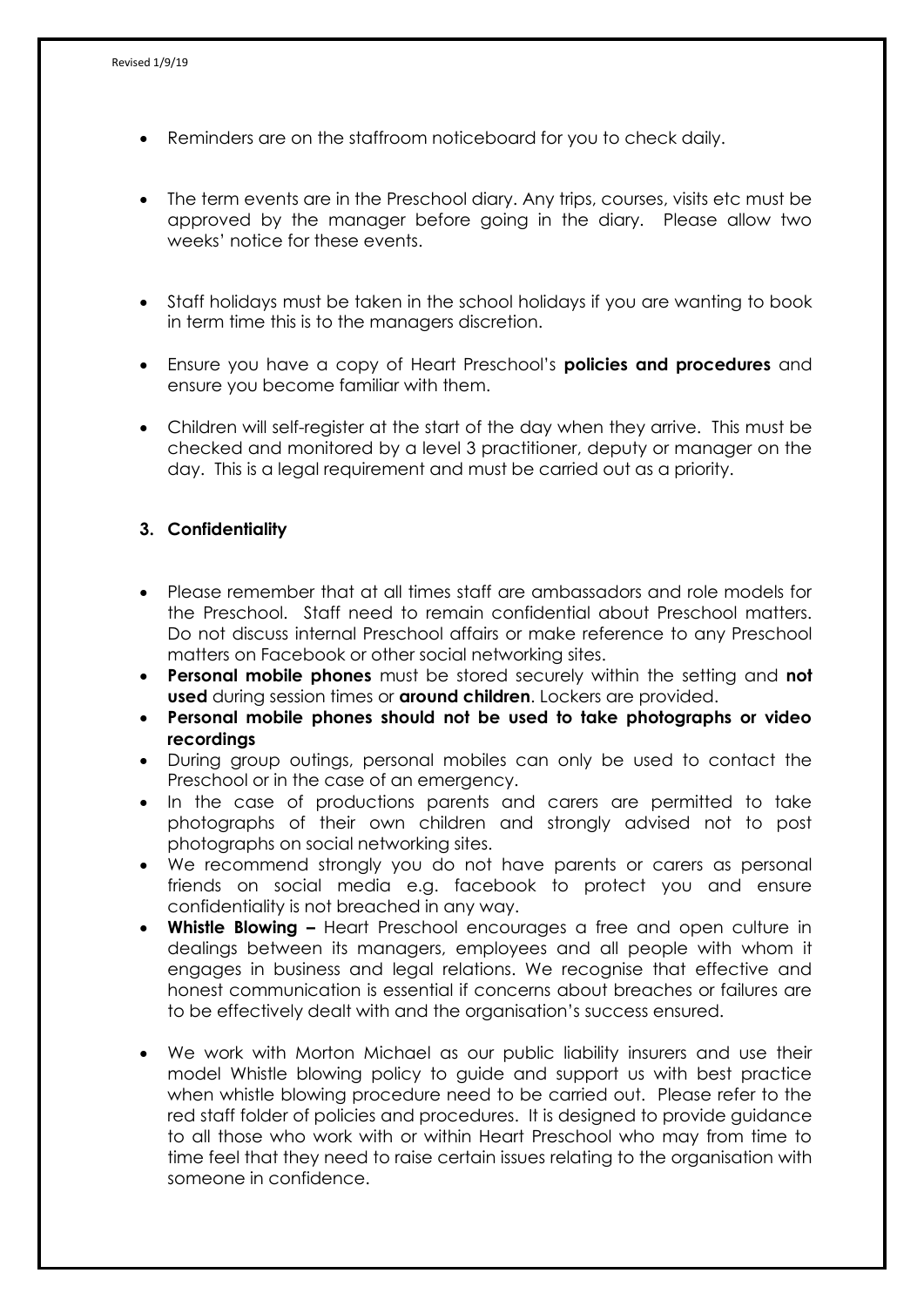• Workers who in the public interest raise genuine concerns under this policy will not under any circumstances be subjected to any form of detriment or disadvantage as a result of having raised their concerns.

# **4. Meal Times**

- **The children are encouraged to use their independence and self-help skills around the meal table.** Meal times will help them re fuel and concentrate on their learning and play. They can access this any time in the morning session or afternoon session. Children have their own individual bottles of water or diluted cordial. Water is accessible throughout the day for children and staff.
- Hot drinks must not be drunk around children only in staff areas like the kitchen or staff room.
- At lunch times staff will need to check if they are down to supervise at lunch time to ensure staff to child ratios are met.
- Staff supervising lunch will get their 30-minute break at the start of the afternoon session.
- Staff that are on after school club will support each other with preparing, serving and clearing away meals. Children are encouraged at this time to be independent and clear away also.

#### **5. Behaviour policy**

- No form of physical punishment should ever be used
- Our approach to managing behaviour must be fair and consistent
- Please reward positive behaviour with praise, stickers, certificates and rewards no matter how small. Children often respond to this much better.
- **Only in extreme cases** do we use time out (self-reflection) and then this will last the number of minutes for every year the child is. (Two years = 2 minutes)
- Our preschool behaviour policy is reviewed each year and all the children are aware of it. The children are included in developing this policy, so they can take ownership of it. We aim to get the very best out of children and understand the importance of listening to the views of children.

## **6. Staff code of conduct**

- **Dress code** no jeans or leggings, keep jewellery to a minimum, long hair tied up, no trainers, black trousers and red uniform top must be worn.
- **Please keep nails short and do not use nail varnish** we prepare food daily and must consider all aspects of health and safety at all times
- Always keep **mobile phones** and valuables **in staff room** preferably in your allocated locker.
- **Do not eat** your own snacks or chew gum whilst in the presence of the children.
- **Any extra hours** you are asked to do please record them on an additional hours form.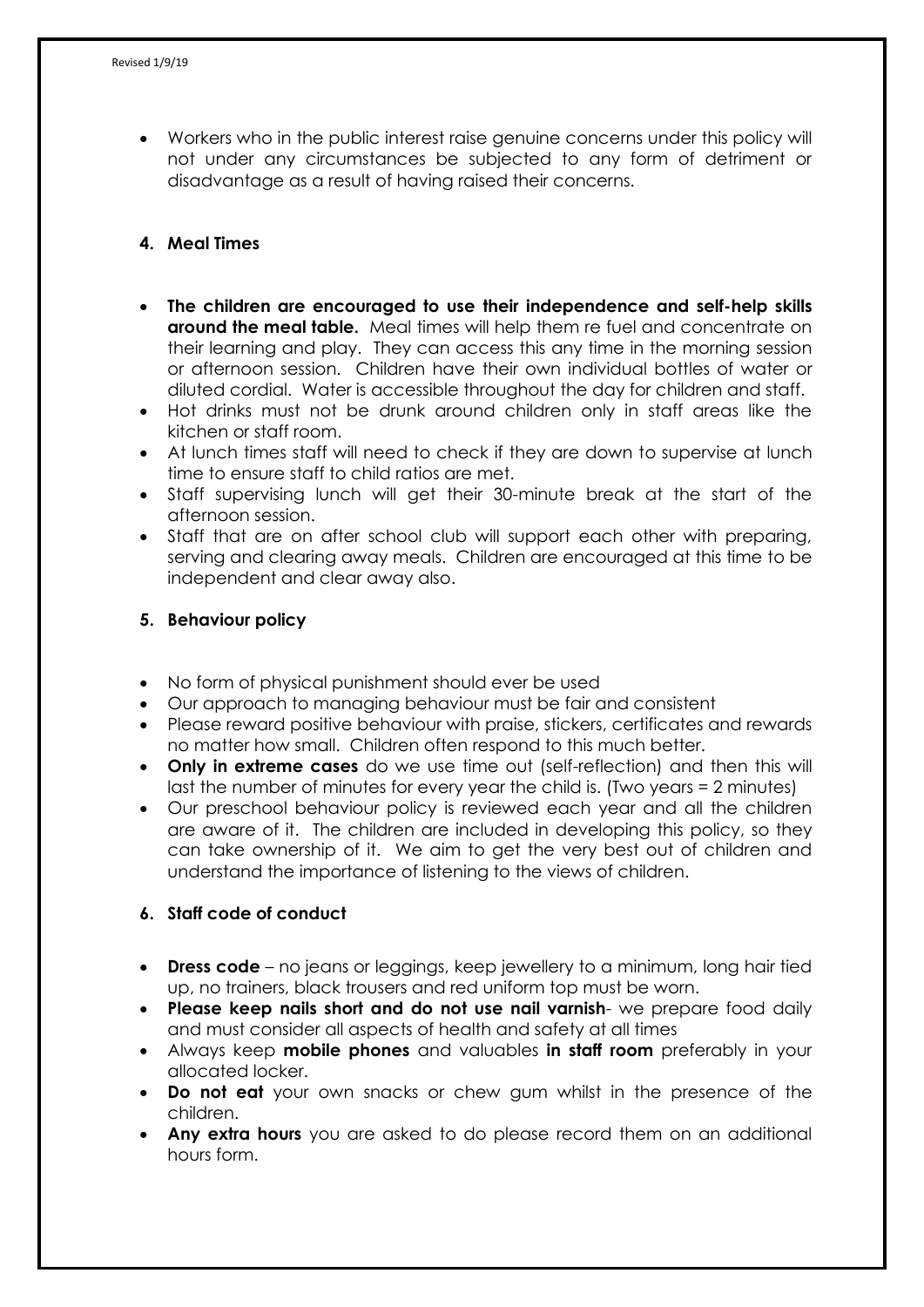- Always attend **15 minutes before** you are due to start working with the children as this shows professionalism.
- Anything that you are not sure about, **ask the deputy or manager**.
- Please ensure you are always monitoring and recording the development of children to support their next steps.
- You must call the manager before 7.15am if you are unable to come in to work due to sickness and again after working hours (6pm onwards) to notify manager of how you are feeling and to provide a general update so preparations can be made in case cover is required. You are not paid for the first 3 consecutive days you are ill and on return to work you need to 'selfcertify' – that is, you complete a form provided by your manager at Heart Preschool stating when you were off sick, and the nature of your illness. You must provide a sick note from the GP if you are off for more than 7 consecutive days.
- All staff will receive an induction to support you with your role and responsibilities. You will have termly supervisions/appraisals with the manager which will be informative and supportive.

# **7. Parking**

• Parking is limited at Heart Preschool so we recommend you use the free car park two minutes' walk away. Parents are also advised to do this. This will ensure children are kept safe with minimal through traffic outside the building.

## **8. Health and Safety**

- Please ensure you are never left alone with the children and there is always another member of staff close by. This protects you and the children in our care at Heart Preschool.
- You must never dismiss children at the end of the session to an adult that is not the child's parent, carer or has got the relevant permissions. If a parent cannot collect their child they must notify a member of staff as soon as possible. This is logged by the staff member in the messages book. If the member of staff has not seen the adult before a password system can be used to ensure the right adult comes to collect their child.
- Siblings can collect from the setting if they are 16 years of age or over. Parents/carers must notify the setting staff before hand.
- The main glass door must not be opened until the respective adult is in the foyer waiting to collect their child. The door must be closed after each child has been dismissed to prevent adults coming in or children going out. All children are asked to sit on the carpet at home time and wait for their name to be called out to go home. If parents or carers need to speak to a member of staff at the end of the day they are encouraged to wait till all the children have been dismissed accordingly.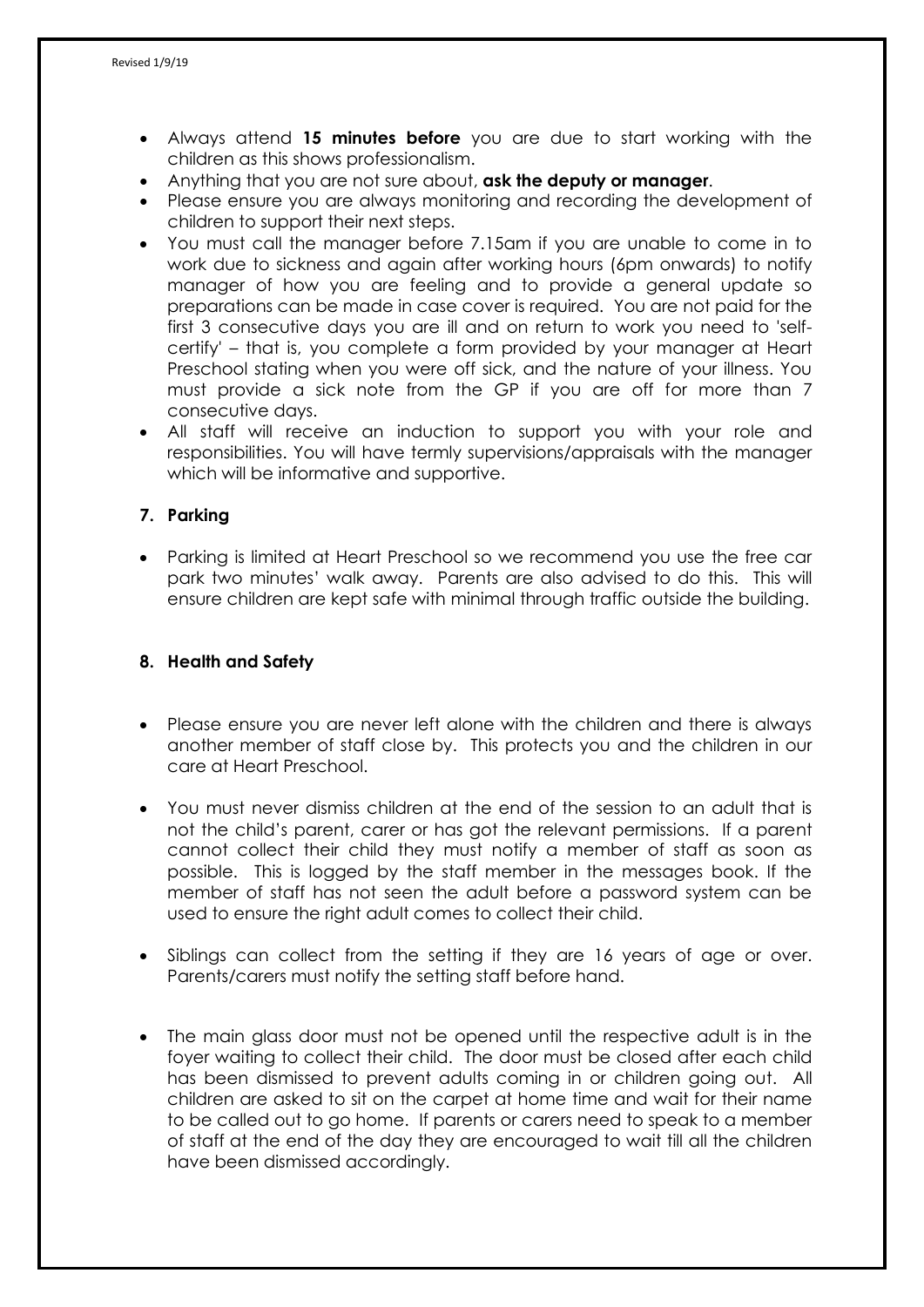- At the start of a Preschool session (9.15am and 12.45pm) parents are encouraged to stay with their children to support and encourage them to hang their coats and bags up, put lunch boxes on the red trolley, self-register by finding their photograph, name card or write their name and place it on the wall. Speak to staff members about anything important they need to pass on. This will take approximately 5 minutes ready to start the day. (Music will play to signify to the parents or carers it's time to say goodbye) A member of staff will stay on the door for the whole duration and ensure it is locked when all parents and carers have left.
- If any child has an accident whilst in your care you must complete an accident form and get the parent or carer to sign it at the end of the day. If they have had a bump on the head a "bump note" must be sent home also.
- Termly reviews are undertaken by the manager or deputy manager to review all accidents and incidents at heart preschool.
- If first aid should be administered, you must wear gloves at all times. First aid boxes are positioned in the children's play areas (both outside and inside) also in the children's preschool bathroom, kitchen and staffroom. Always record when you have administered any type of medicines in the log book.
- Medication is only administered if it has been prescribed if not parents are asked to come in to give it to the child if it is necessary. All medicines are kept in a locked cabinet in the office/staffroom or in the fridge.
- *If you, yourself are taking medicine* which could impair your ability to work with children you must notify the deputy/manager of Heart Preschool. Staff medicine must be kept in your locker. It must be out of reach of children.

*Under ss.2, 3 and 4 of the Health and Safety at Work, etc Act 1974, all employers have a general duty to ensure the health, safety and welfare of their employees. There is also a duty of care under the Management of Health and Safety at Work Regulations 1999.*

- Staff must encourage visitors to sign the Visitors Record Book which is kept in the foyer at all times making note of their name, organisation, who they are visiting and car registration. All visitors will be required to wear an identification badge – the badge must remain visible throughout their visit.
- Visitors must be given information about fire safety evacuation, safeguarding and child protection policies which they should read before entering the school. They should be given the names of the Designated Safeguarding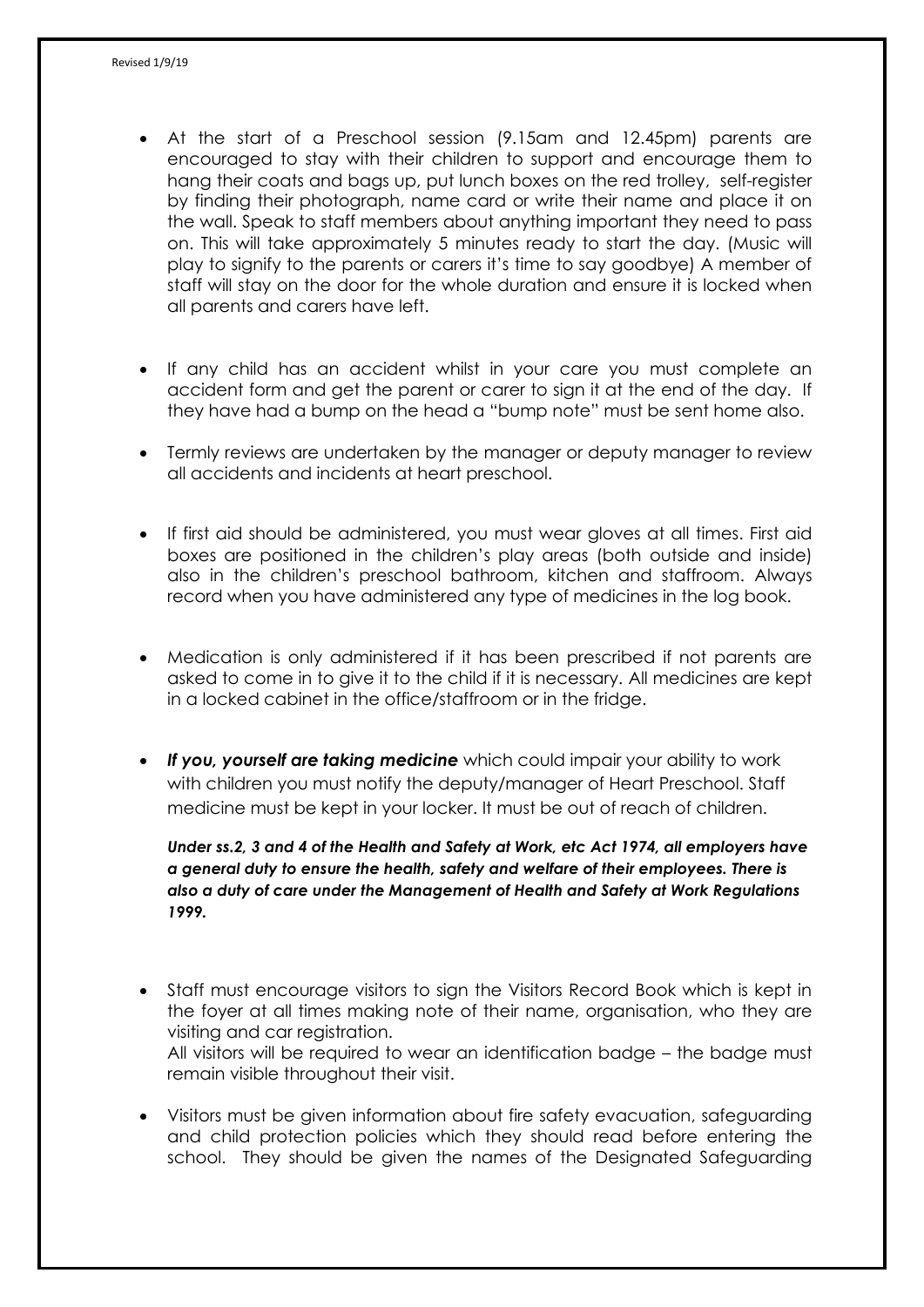Leads and encouraged to report any incidents or concerns about the conduct of any adult on the church site. Visitors will then be escorted to their point of contact OR their point of contact will be asked to come to the foyer to receive the visitor. The contact will then

be responsible for them while they are on site. The visitor must not be allowed to move about the site unaccompanied unless they are registered on the Approved Visitor List.

- When changing a child's nappy always wear gloves and keep the bathroom door open. Dispose of the nappy appropriately in the bin provided.
- If a child has a toileting accident you must encourage the child to independently change as best as they can, offering support where appropriate. Spare clothes are kept in the children's bags if they are toilet training if not Heart Preschool provide spare clothes the children can wear for the rest of the day and take home. Parents are encouraged to wash them and bring them back but it's not an issue if they do not come back.
- Fire drills are carried out on a regular basis. If the whistle/alarm sounds you encourage the children to line up quickly, quietly and sensibly at the nearest fire exit and assemble behind the garages opposite the building. The manager (deputy if manager is out) will pick up the register and check that everyone has vacated the building (e.g. toilets are checked). A head count is done at the outside garden exit then again at the assembly point. You must not return to the building until advised by the emergency services.
- If you have any concerns relating to safeguarding and child protection you must notify the manager or deputy as soon as possible. Do not question the child concerned in any circumstances. **Please see Heart Preschools Safeguarding policy and procedures for more information.**
- Cloakroom make sure that clothing is labelled with child's name and that each child hangs their coat on a hook and not on the floor. All children's belongings must be taken home at the end of the week to keep hall way clear.
- **Smoking**  Heart Preschool is a smoke free zone at all times in all areas of the building inside and in the surrounding grounds.
- **Alcohol and drugs** are not to be consumed on site. You must not be under the influence of drugs or alcohol either when you have a duty and responsibility for caring to children and young people. Disciplinary procedures will be carried out in this instance.
- Please ensure you have read all written records of Heart Preschool risk assessments including Manual handling, use of cleaning equipment and noise control.